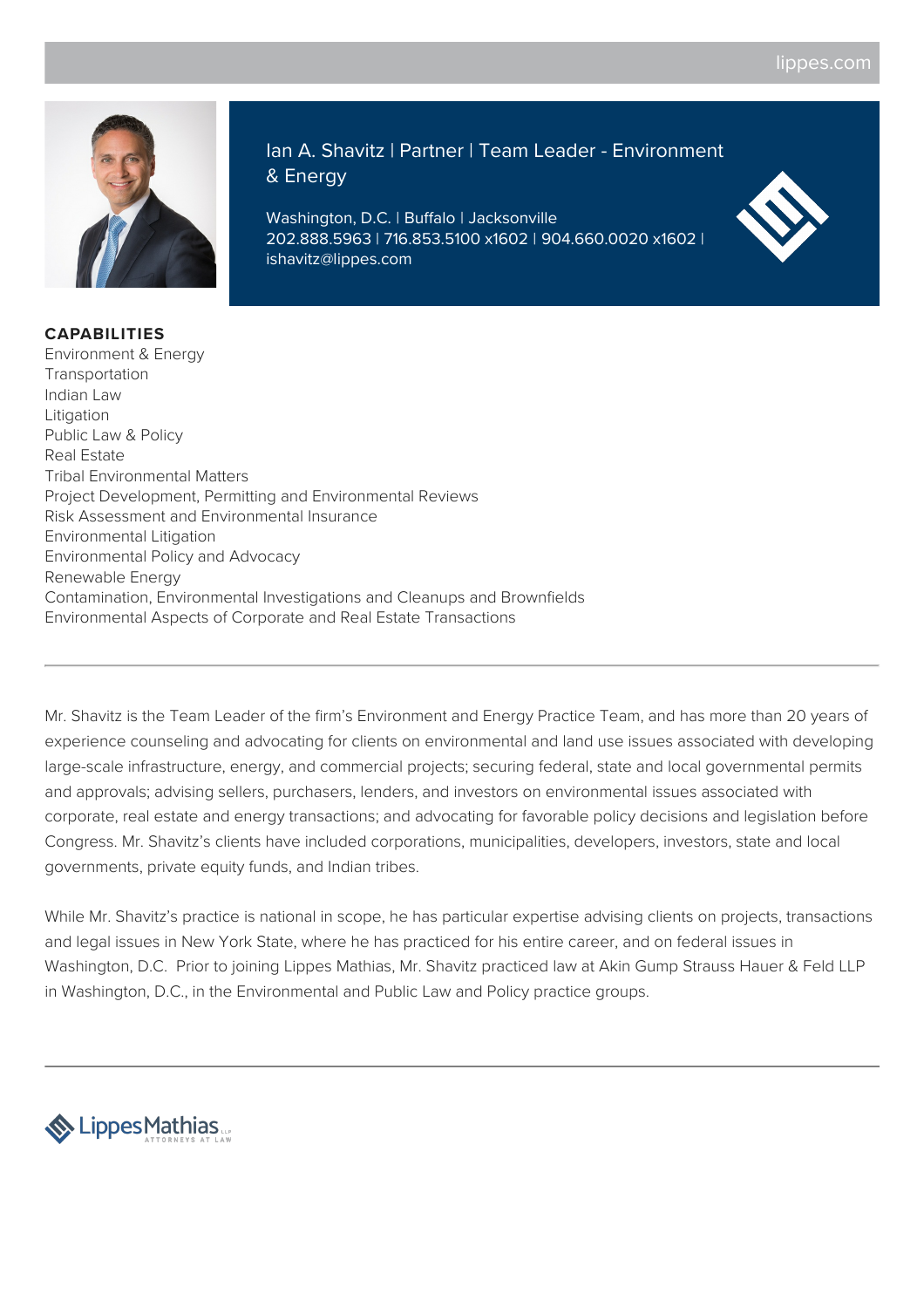#### **Representative Matters**

#### **Project Development**

Mr. Shavitz assists clients in navigating the myriad regulatory and political issues that are essential to plan and develop projects of all types and sizes. Drawing on almost two decades of experience advising project developers and other stakeholders on major infrastructure, energy, commercial, real estate and transportation projects, Mr. Shavitz crafts and implements multipronged strategies to meet his clients' development needs—from project planning through construction and operations—by working closely with clients' teams of professionals; project regulators (both local and in Washington, D.C.); federal, state and local elected officials; and project supporters.

### **Regulatory Practice**

Mr. Shavitz regularly advises clients on permitting and completing environmental studies and securing approvals required under the National Environmental Policy Act (NEPA), the New York State Environmental Quality Review Act (SEQRA), the Clean Water Act, New York's Protection of Waters and Freshwater Wetlands laws, the Endangered Species Act, and the National Historic Preservation Act. He successfully integrates legal experience into all phases of the project planning and development process to reduce delays and project costs, and minimize litigation risks. Mr. Shavitz has also represented state agencies and developers in environmental litigation, counseled developers and property owners regarding compliance with land use laws, and served as counsel to a town planning board and zoning board of appeals.

### **Environmental Aspects of Corporate and Real Estate Transactions.**

Mr. Shavitz provides environmental advice on a broad range of commercial and real estate transactions, where he counsels buyers, sellers, lenders, borrowers and investors on evaluating environmental liabilities and risks, structuring transactions to minimize risk, and negotiating the allocation of environmental risk between parties in transactions.

#### **American Indian Law**

For his tribal clients, Mr. Shavitz has assisted in securing required approvals for development projects located on and off tribal lands, advised on the environmental aspects of land-to-trust applications and leasing of tribal lands, and drafted provisions of tribal codes and regulations. When a nontribal project will impact or threaten tribal lands, Mr. Shavitz ensures that private developers, state agencies and municipalities follow the laws that protect tribal lands, interests and cultural resources.

#### **Public Law and Policy Practice**

Mr. Shavitz works regularly with members of Congress and senior government resource agency officials. Mr. Shavitz has represented clients before the Bureau of Indian Affairs, National Park Service, Bureau of Land Management, Bureau of Reclamation, Environmental Protection Agency, Department of Homeland Security, Department of Defense, United States Air Force, U.S. Army Corps of Engineers, U.S. Department of Housing and Urban Development, and U.S. Department of Transportation.

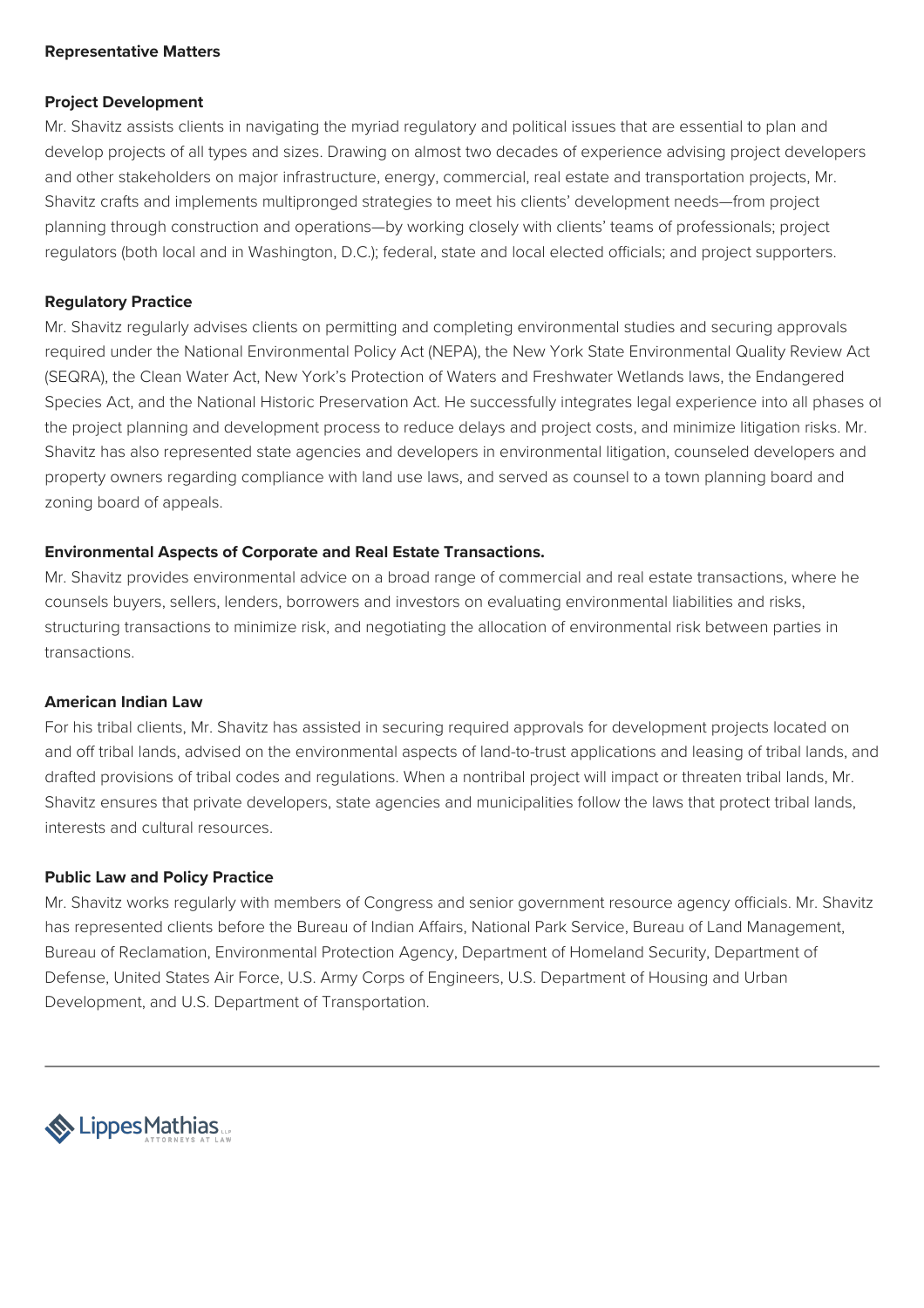# **EDUCATION**

- Pace University School of Law, with honors, J.D., 1996
- University of Maryland, College Park, cum laude, B.S., 1993

# **COMMUNITY INVOLVEMENT**

- Olney, Maryland, Zoning Advisory Committee
- Jeffrey Miller International Environmental Moot Court Competition, Judge
- Pace University School of Law, Guest Lecturer (Spring 2015)
- Pace University Washington, D.C., Externship Program, Guest Speaker

# **SPEAKING ENGAGEMENTS:**

- Speaker, " Local Government Property Acquisition: In REM Update and Environmental Liability Considerations," The County Attorneys' Association of the State of New York's 2021 Annual Meeting, Albany, NY, September 14, 2021
- Moderator, Transportation Panel, New York State Business Council's 2021 Renewable Energy Conference, June 29, 2021
- Speaker, Tribal Water in the Southwest, Law Seminars International, June 2020
- Moderator, Panel on Corporate Sustainability with Anna Marciano, (VP, Associate General Counsel & Secretary, Nestlé Waters North America Inc.) and Steven Sarno (Senior Corporate Counsel, Environmental Compliance at Amazon), Pace University, Elisabeth Haub School of Law, September 9, 2019
- International Union of Operating Engineers Legislative Conference, Pipeline Permitting and Safety, July 22, 2019, Washington, DC
- Speaker, "Developing renewable energy projects on tribal lands and in working with the federal government," Future of Technology Summit, Native American/Alaskan-Business Incubator Workshop, on April 9, 2019
- Speaker, AWEA Wind Project Siting and Environmental Compliance Conference, March, 2017
- Panelist, "Tribal Land Use Planning, Regulation and Management," Law Seminars International Conference on Tribal Economic Development in the Southwest, April 2015
- Guest Lecturer, "Siting Energy Projects," Pace University School of Law, April 2015
- Panelist, "NEPA and Enhanced Use Leases," Association of Defense Communities Annual Conference, 2009
- Panelist, "Attorney Round Table and Q&A: Avoiding Potential Legal Hurdles When Developing Projects," 8th Annual National Native American Economic Development Conference, June 2014
- Speaker, "Tribal Land Use Planning, Regulation and Management," Tribal Economic Development in the Southwest Conference, Law Seminars International, April 2015
- Speaker, Deloitte Alternative Energy Seminar, Environmental Law and Policy Update, September 2012
- Panelist, "Protecting Cultural Resources in the Development of Energy Infrastructure," National Congress of American Indians Annual Meeting, July 2010
- Presenter, "How to Succeed in the U.S. Army's Upcoming Bid for Renewable Energy Projects," September 2012